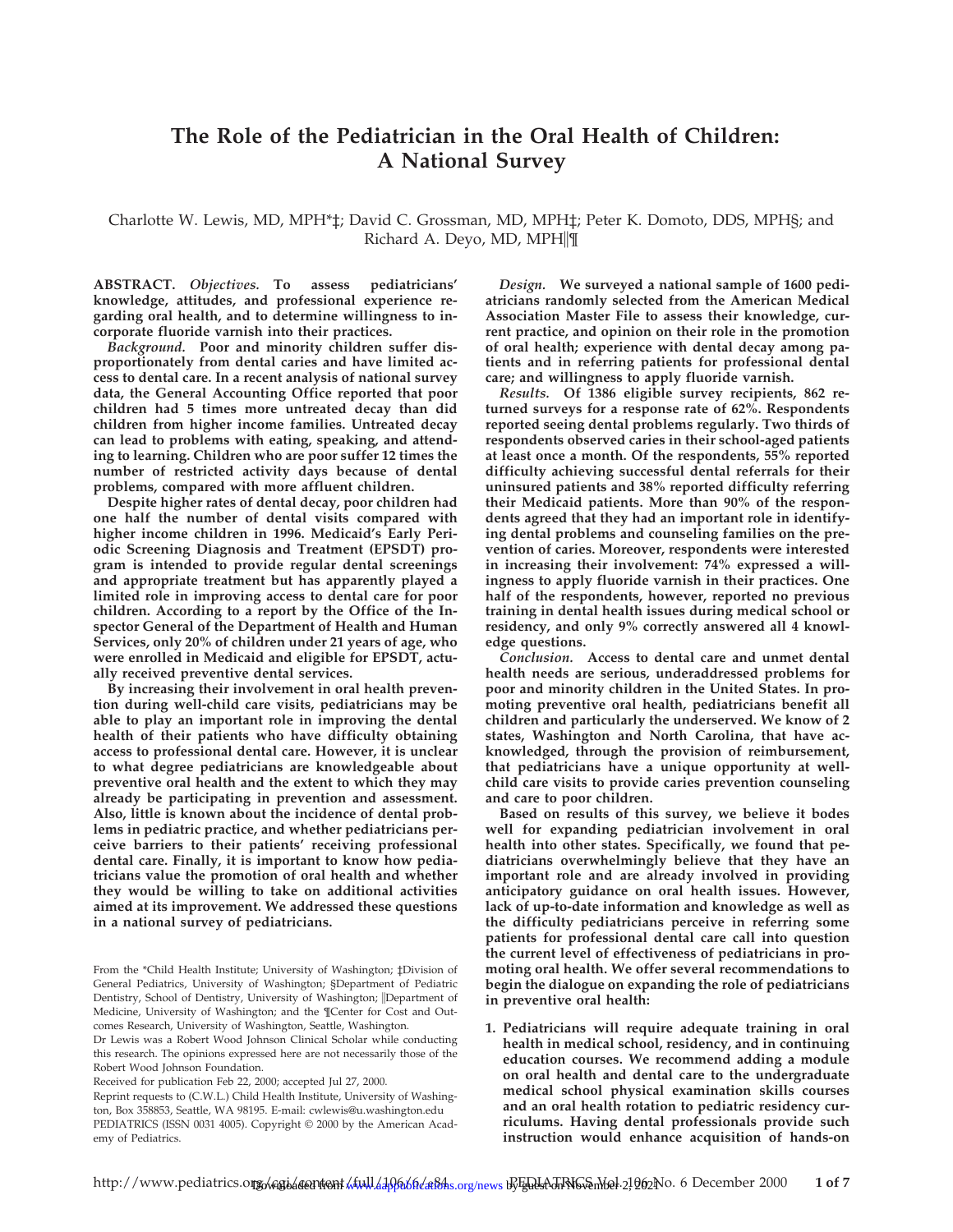**skills and could encourage future professional collaboration and cross-referrals.**

- **2. Pediatricians will require current information and guidelines on preventive dental care. With the exception of** *Bright Futures: Guidelines for Health Supervision of Infants, Children, and Adolescents***, very little is available to guide pediatricians in the promotion of oral health in their practices. The American Academy of Pediatrics (AAP) publication,** *Guidelines for Health Supervision***, provides cursory oral health advice limited to fluoride supplementation and dental referral. The scientific literature aimed at pediatricians is also limited. A recent Medline search of the 3 commonly read pediatric journals identified <20 articles with a primary focus on oral health published in the last 10 years.**
- **3. Pediatricians must be ensured that all of their patients, Medicaid and uninsured included, can receive timely preventive and restorative dental care. Pediatricians can expand their involvement in oral health prevention, but they can never replace the care that dental professionals provide. Further dialogue with our dental colleagues and joint advocacy efforts by the AAP and American Academy of Pediatric Dentistry are needed to address the serious problem of disparities in access to dental care.**
- **4. Pediatricians will require sufficient resources to successfully assume greater involvement in oral healthrelated activities. Time pressures and inadequate staffing will make it difficult for pediatricians to devote the attention to oral health that all children deserve.** *Pediatrics* **2000;106(6). URL: http://www.pediatrics.org/ cgi/content/full/106/6/e84;** *pediatrician, oral health, anticipatory guidance, access to care, dental care.*

ABBREVIATIONS. EPSDT, Early Periodic Screening Diagnosis and Treatment; AMA, American Medical Association; AAP, American Academy of Pediatrics; AAPD, American Academy of Pediatric Dentistry.

**Dental caries comprise the single most com-**<br>mon chronic disease affecting children in the<br>of caries has decreased markedly in the last 50 years, mon chronic disease affecting children in the United States today.1 Although the incidence primarily attributable to increasing exposure to fluoride, dental decay remains a serious problem, especially among individuals of low-income and minority status. A report from the National Institute of Dental and Craniofacial Research<sup>2</sup> indicates that 80% of caries occur in only 25% of children. Latino, American Indian, and Alaska Natives are at especially high risk for developing early childhood caries, sometimes called "baby bottle tooth decay." In some Native American communities, 60% to 80% of children are affected.3

Limited knowledge about oral hygiene and difficulty accessing preventive dental care are believed to contribute to the racial and income disparity in the frequency of caries. Poor and minority children are more likely to have untreated dental caries, compared with more affluent white children.4 For example, in a recent analysis of national survey data, the General Accounting Office reported that poor children had 5 times more untreated decay than did children from higher income families.<sup>5</sup> Untreated decay can lead to problems with eating, speaking, and attending to learning. Children who are poor

suffer 12 times the number of restricted activity days caused by dental problems, compared with more affluent children.5

Despite higher rates of dental decay, poor children had one half the number of dental visits, compared with higher income children in 1996.<sup>5</sup> Medicaid's Early Periodic Screening Diagnosis and Treatment (EPSDT) program is intended to provide regular dental screenings and appropriate treatment but has apparently played a limited role in improving access to dental care for poor children. According to a report by the Office of the Inspector General of the Department of Health and Human Services,<sup>6</sup> only 20% of children under 21 years of age, who were enrolled in Medicaid and eligible for EPSDT, actually received preventive dental services.

By increasing their involvement in oral health prevention during well-child care visits, pediatricians may be able to play an important role in improving the dental health of their patients who have difficulty obtaining access to professional dental care. This approach would offer many advantages over the current model, in which most children do not visit a dentist until after 3 years of age and many poor children are unable to access dental care at all. Regular preventive visits to a pediatrician or other primary care provider, which begin early in infancy and occur on a regular, well-accepted schedule, would allow for early assessment of a child's oral health. In addition, pediatricians and other primary care providers already have an established role in the prevention and early identification of health problems and routinely discuss age-appropriate anticipatory guidance on a variety of topics. This role potentially could be expanded to include counseling on caries prevention, assessment and referral for dental problems, and even provision of a caries control treatment, such as application of fluoride varnish. Fluoride varnish is easily and quickly applied to children's teeth. When used at least twice a year, fluoride varnish has been shown to lead to a 38% reduction in dental decay according to a meta-analysis on the topic.7 Since 1998, Washington state Medicaid has reimbursed physicians and nurse practitioners \$18.18 per visit to apply fluoride varnish 3 times a year to children under 19 years of age. North Carolina Medicaid is currently pilot testing a program to reimburse physicians to provide oral health anticipatory guidance and fluoride varnish to children  $\leq$ 3 years of age.

Several sources on health supervision for children advise pediatricians and other primary care providers to counsel families on basic oral hygiene.<sup>8,9</sup> However, it is unclear to what degree pediatricians are knowledgeable about preventive oral health and to what extent they may already be participating in prevention and assessment. Also, little is known about the incidence of dental problems in pediatric practice and whether pediatricians perceive barriers to their patients' receiving professional dental care. Finally, it is important to know how pediatricians value the promotion of oral health and whether they would be willing to take on additional activities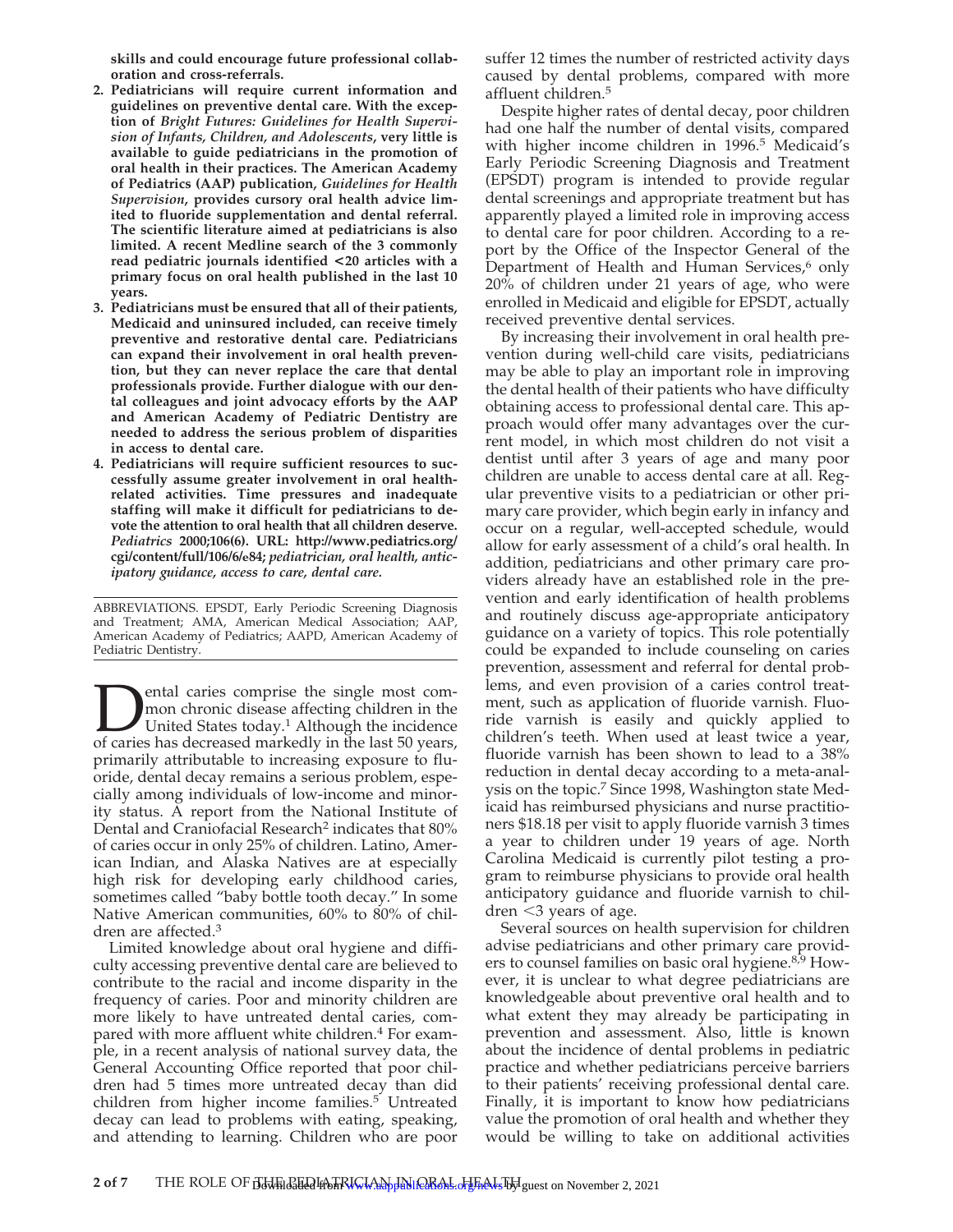aimed at its improvement. We addressed these questions in a national survey of pediatricians.

### **METHODS**

Using the American Medical Association (AMA) Master File, we recruited a national sample of pediatricians. This list is not limited to members of the AMA and is considered to be the most inclusive source of information on licensed physicians in the United States. The AMA Master File authorized vendor, NDC Health Information Services (Phoenix, AZ), provided us with a randomly selected list of 1600 general pediatricians between the ages of 25 and 65 years, based in hospital or clinic practices. This age range was specified to ensure that the majority of recipients were established in full-time practice. The database provided names and addresses, information on board certification, and year of graduation from medical school.

Participants received a 3-page questionnaire and a prepaid return envelope. A letter from the American Academy of Pediatrics (AAP) endorsing this study was also included. Subjects were instructed to return a blank survey if they were no longer in practice or if they did not include well-child care within their scope of practice. After the first mailing to the entire sample, up to 3 subsequent mailings were made to those who had not responded to the previous mailings using procedures recommended by Salant and Dillman.10 The institutional review board of the University of Washington approved all study activities.

#### **Survey Instrument**

Demographic information collected from the respondents included number of years in practice, number of hours of previous oral health training, number of patients seen per week, number of hours per week providing patient care, and practice type. Information on practice location (urban, suburban, and rural), reimbursement type, and approximate racial/ethnic distribution of respondents' patient populations was also obtained.

The survey questions were divided into 4 domains. These domains were chosen based on review of the literature and important themes that emerged during pilot testing of an earlier version of the survey instrument.

- 1. Knowledge and familiarity with preventive therapies. Pediatricians were asked to answer true/false questions about knowledge of caries prevention; and yes/no questions about familiarity with fluoride varnish, dental sealants, and whether they were familiar enough with dental sealants to explain them to a patient.
- 2. Current anticipatory guidance and assessment practices and opinion on the role of pediatrician in promoting oral health. Respondents rated the likelihood that they would currently perform each of 6 oral health-related tasks during a well-child care visit for a child under 5 years of age on a 5-point scale ranging from very likely to very unlikely. Because we were concerned that respondents would overreport preventive activities, we included a question on inquiring about the mother's dental health, a risk factor for dental disease in the child,<sup>11</sup> of which we expected few pediatricians to be aware. Pediatricians also rated their agreement with participating in activities that could potentially be part of routine well-child care on a 5-point scale ranging from strongly agree to strongly disagree.
- 3. Experience with dental problems and barriers to professional dental care. Pediatricians were asked to rate the frequency with which they saw early childhood caries (the term "baby bottle tooth decay" was also provided for survey recipients unfamiliar with the newer term of "early childhood caries") and caries in school-aged children on a 6-point scale ranging from at least once a week to never. They also rated perceived difficulty in referring various categories of patients to professional dental care on a 5-point scale ranging from very difficult to not at all difficult.
- 4. Fluoride varnish application. The survey provided the following brief statement about fluoride varnish: "Fluoride varnish is applied to teeth to help prevent cavities and reverse early dental decay. It takes 5 minutes to apply to all of the teeth and can be done by ancillary staff at well-child care visits. Materials cost <50 cents per patient." Respondents were then asked whether respondents would consider having fluoride varnish applied to patients in their practice. If they replied "yes," they

were asked to state an acceptable level of reimbursement for the procedure. Pediatricians were also asked to rate their agreement on a 5-point scale ranging from strongly agree to strongly disagree with application of fluoride varnish as a part of wellchild care.

#### **Statistical Analysis**

Descriptive statistics were generated on demographic variables.  $\chi^2$  analysis was used for comparing categorical variables and Student's *t* test was used to compare means of continuous variables. Using multivariate logistic regression, we sought to determine which factors were independently associated with 2 dependent variables, "see dental problems at least once a month" and "openness to fluoride varnish." These outcome variables were of interest as we anticipate planning targeted interventions. Covariates in the model were chosen based on their hypothesized association with the outcome variable. All statistical analysis was performed on *SPSS for Windows, Version 8.0* (SPSS, Chicago, IL).

### **Coding for Multivariate Analyses**

The "see dental problems once a month" variable was coded as one for those respondents who reported seeing caries on average at least once a month. Those who saw caries less frequently were coded as zero. Three main-effect, dichotomous variables were included:  $\geq$ 3 hours of education in oral health topics in medical school and residency; having  $\geq$ 15% Medicaid patients, and  $\geq$ 5% uninsured patients. These cutoffs were derived from the median value for each of the respective continuous variable. Two control variables—number of years in practice and number of patients seen per week—were also included in the model as continuous variables.

"Openness to fluoride varnish" was coded as a one for those who agreed or strongly agreed that fluoride varnish should be part of well-child care in the pediatric office and as zero for those who were neutral or disagreed. Main-effect variables included in this model were 3 dichotomous variables: familiarity with fluoride varnish, strongly agreeing that pediatricians have a role in counseling and assessing for dental problems, seeing dental problems at least once a month; and 4 continuous variables: proportion of compensation from fee-for-service, fixed salary, and capitation (3 mutually exclusive categories), and the number of patients seen per hour.

#### **RESULTS**

### **Sample**

Of 1600 surveys distributed, 40 were returned without a forwarding address and 174 were returned by physicians reporting that they were no longer in practice or did not include well-child care within the scope of their practices. Of the 1386 eligible participants, 854 returned completed surveys giving a response rate of 62%. Respondents were not significantly different from nonrespondents in years since graduation from medical school, board certification, or state of residence.

Demographic information on survey recipients and their practices is summarized in Table 1. Respondents had been in practice for a mean of 13.7 years. On average, respondents reported providing direct patient care for 39.6 hours per week and saw 114.2 patients per week. More than one third reported no instruction in dental health-related subjects in medical school and 42.3% reported no dental healthrelated instruction in their residency training.

### **Knowledge and Familiarity With Preventive Therapies**

The frequency of correct responses to the 4 knowledge questions is presented in Table 2. Nine percent of respondents correctly answered all 4 questions. Only 60.8% of respondents knew that a 3-month-old did not require fluoride supplementation, a question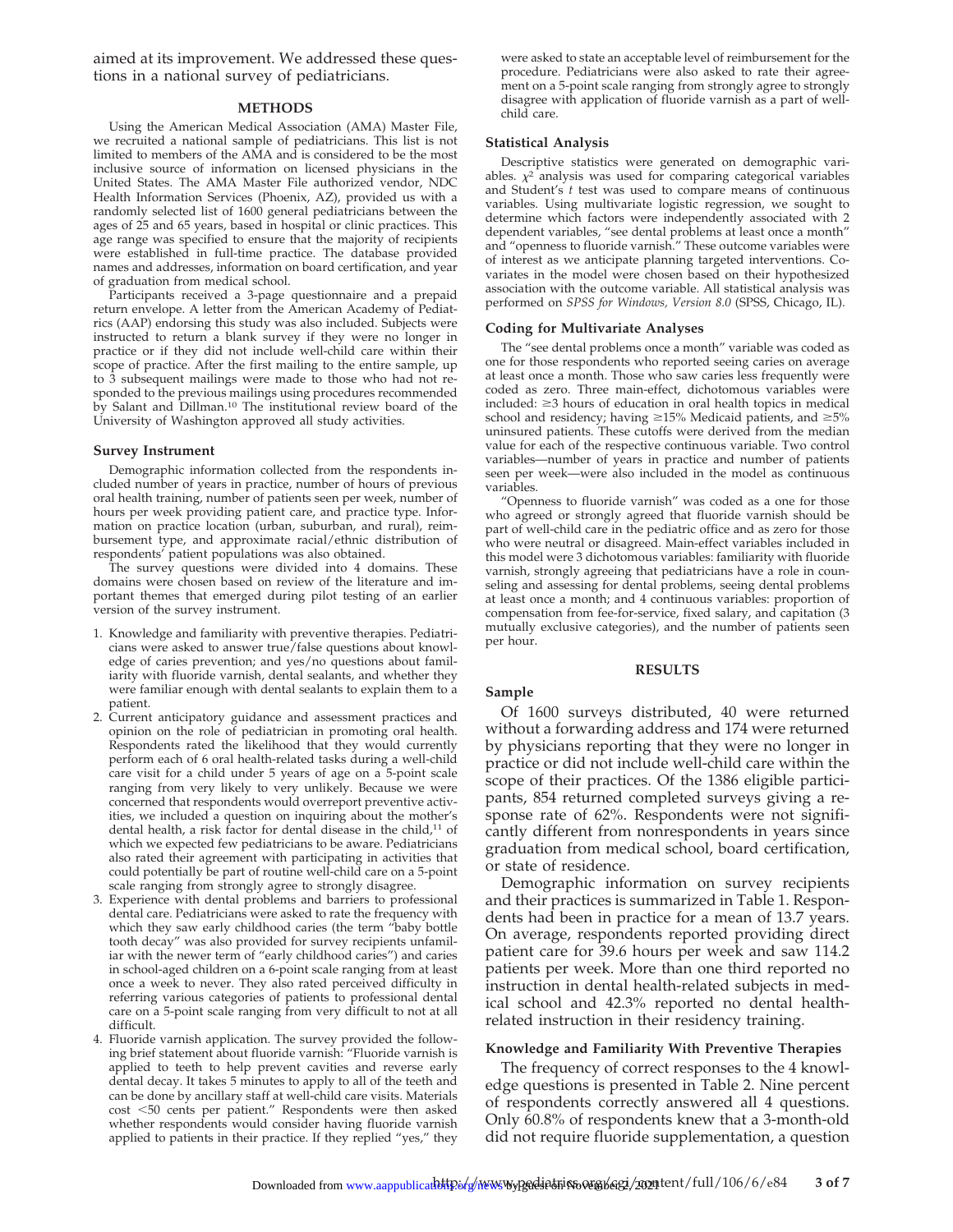| TABLE 1. | Characteristics of Survey Recipients and Their Prac- |
|----------|------------------------------------------------------|
| tices    |                                                      |

| Characteristics                                                      | Respondents<br>$n = 854$ |
|----------------------------------------------------------------------|--------------------------|
| Years since medical school graduation:<br>mean (SD)                  | 18.8 (9.2)               |
| Board-certified                                                      | 93%                      |
| Years in practice: mean (SD)                                         | 13.7(8.7)                |
| Hour of instruction in dental health:                                |                          |
| mean (SD)                                                            |                          |
| Medical school                                                       | 4.2(11.1)                |
| Residency                                                            | 3.0(6.9)                 |
| CME                                                                  | 1.7(5.5)                 |
| Respondents with no instruction in                                   |                          |
| dental health                                                        |                          |
| Medical school                                                       | 37.5%                    |
| Residency                                                            | 42.3%                    |
| <b>CME</b>                                                           | 60.1%                    |
| Hours per week providing patient care:                               | 39.6 (12.9)              |
| mean (SD)                                                            |                          |
| Number of patients seen per week:                                    | 114.2 (45.9)             |
| mean (SD)                                                            |                          |
| Location of practice (mean)                                          |                          |
| Suburban                                                             | 55.4%                    |
| Urban                                                                | 29.7%                    |
| Rural                                                                | 13.6%                    |
|                                                                      |                          |
| Type of practice (mean)<br>Group private practice                    | 57.0%                    |
|                                                                      | 17.0%                    |
| Solo private practice<br>Staff model HMO                             | 6.3%                     |
| Other                                                                | 17.2%                    |
|                                                                      |                          |
| Compensation (mean)                                                  | 41.1%                    |
| Fee-for-service                                                      | 27.7%                    |
| Capitation                                                           | 23.9%                    |
| Fixed salary<br>Other                                                | 6.5%                     |
|                                                                      |                          |
| Respondents' report the proportion of their                          |                          |
| patient panels with the following<br>characteristics (mean)          |                          |
| Received Medicaid                                                    | 25.5%                    |
|                                                                      |                          |
| Uninsured                                                            | 9.6%<br>13.2%            |
| Immigrants                                                           | 9.1%                     |
| Non-English-speaking<br>Respondents' report of their patient panels' |                          |
| racial/ethnic distribution (mean)                                    |                          |
| White                                                                |                          |
|                                                                      | 61.1%                    |
| Black                                                                | 17.6%<br>14.1%           |
| Latino<br>Asian/Pacific Islander                                     | 5.7%                     |
|                                                                      | 1.5%                     |
| Native American                                                      |                          |

SD indicates standard deviation; HMO, health maintenance organization; CME, continued medical education.

designed to assess awareness of 1995 recommendations for fluoride supplementation published by the AAP.<sup>12</sup> The majority of respondents (79.5%) reported familiarity with dental sealants and approximately one half (50.9%) said that they were familiar enough that they could explain sealants to a patient. However, only 37.3% correctly answered a basic knowledge question on sealants. Twenty-two percent of respondents were familiar with fluoride varnish.

### **Current Anticipatory Guidance and Assessment Practices and Opinion on the Role of the Pediatrician in Promoting Oral Health**

Greater than 85% of respondents reported that they were likely or very likely to examine a child's teeth for cavities and to provide preventive counseling at well-child care visits for children under 5 years of age. Fewer respondents (72.4%) reported that they

assessed fluoride intake to determine the need for supplementation. Only a small number of respondents (7.8%) reported that they were likely or very likely to inquire about the mother's dental health. More than 90% of respondents agreed that assessment for dental problems and preventive counseling should be a part of routine well-child care provided by the pediatrician, but only 14.6% of respondents were in agreement with referral to a dentist by 12 months of age, the current recommendation of the American Academy of Pediatric Dentistry (AAPD)<sup>13</sup> (Table 3).

### **Experience With Dental Problems and Perceived Barriers to Referral to Professional Dental Care**

Forty-seven percent of respondents reported that they saw early childhood caries in their practices at least once a month. Cavities in older children were seen somewhat more frequently; approximately two thirds of the respondents reported that they saw cavities in school-aged children at least once a month. More than one half of respondents reported difficulty referring patients who were uninsured and who needed a sliding payment scale (55.1%) or who were uninsured with an emergent dental problem (50.9%). Fewer respondents reported difficulty referring patients in other categories (Table 4).

### **Fluoride Varnish Application**

Seventy-four percent of respondents would accept reimbursement to have fluoride varnish applied to patients within their practices at a mean of \$20.45. An unusually high number of respondents (9%) left the reimbursement question blank. Only 21% agreed that application of fluoride varnish should be a part of well-child care provided by pediatricians. Sixteen percent of participants responded that no amount of reimbursement could induce them to apply fluoride varnish in their practice. Two primary themes arose in the accompanying open-ended question to explain this response: 1) participants reported insufficient time, space, or staff to perform this procedure, or 2) participants believed that this procedure should remain within the scope of professional dental practice.

### **Multivariate Analysis**

In multivariate analysis, respondents with  $\geq 15\%$ Medicaid patients were more likely to report seeing dental problems at least once a month, after adjustment for the number of patients seen per week and the number of years in practice. There was a positive, but statistically not significant, association of 3 or more hours of oral health training in medical school and residency, and 5% or more uninsured patients with seeing dental problems at least once a month (Table 5).

Openness to fluoride varnish was significantly associated with familiarity with fluoride varnish, seeing dental problems at least once a month, and strongly agreeing that pediatricians have a role in promoting oral health prevention. There was a significant negative association with proportion of salary from fee-for-service compensation. There was not a significant effect of proportion of capitated or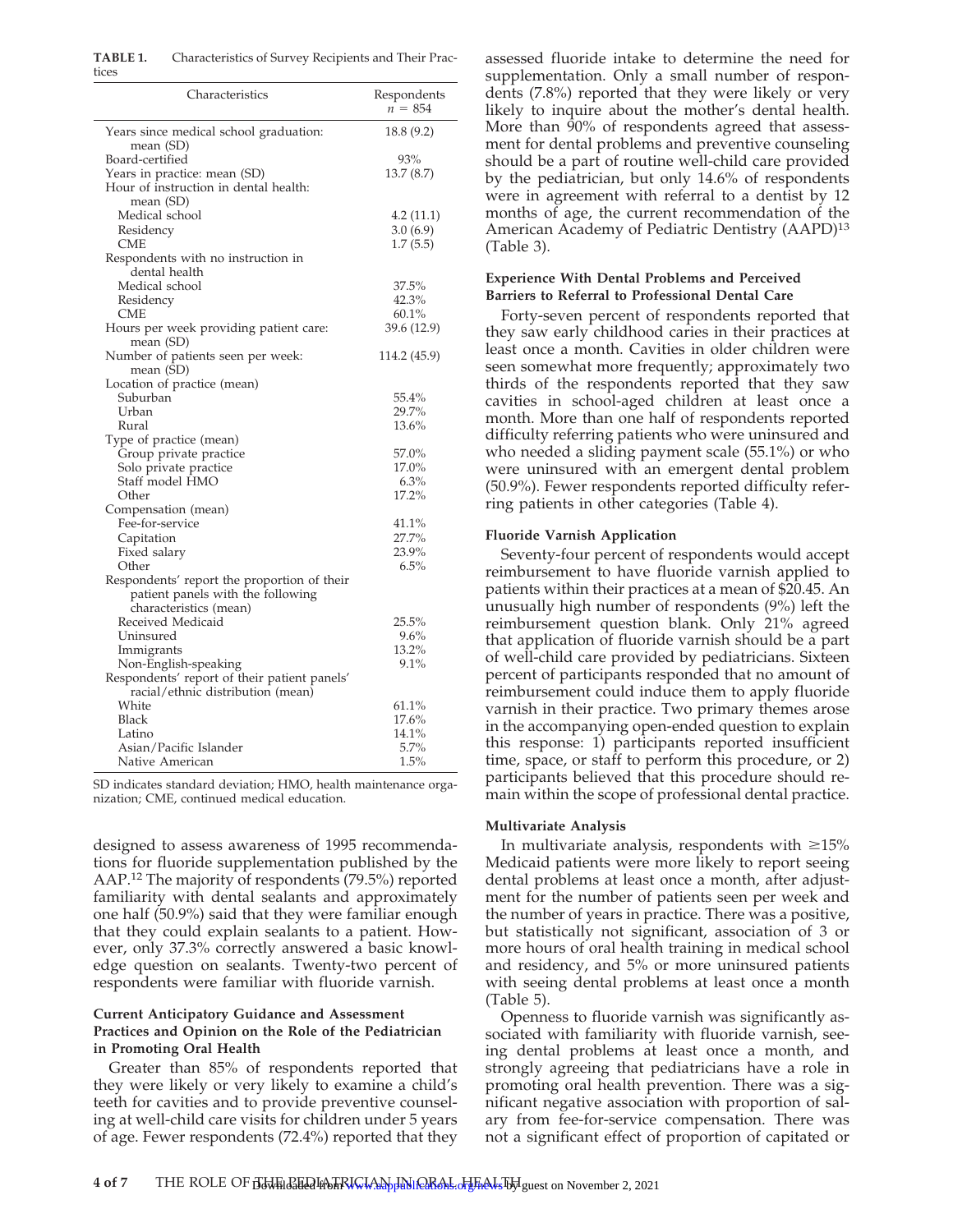| TABLE 2. |  |  | Responses to Knowledge Questions |
|----------|--|--|----------------------------------|
|----------|--|--|----------------------------------|

| Ouestion                                                                         | Correct<br>Response | Percent Responding<br>Correctly |
|----------------------------------------------------------------------------------|---------------------|---------------------------------|
| Only bottle-fed children get early childhood<br>caries (baby bottle tooth decay) | False               | 78.8                            |
| A 3-mo-old baby living in nonfluoridated area<br>needs fluoride supplementation  | False               | 60.8                            |
| Cavity-causing bacteria can be transmitted<br>between mother and child           | True                | 39.5                            |
| Dental sealants are usually applied to child's<br>primary teeth                  | False               | 37.3                            |

**TABLE 3.** Current Anticipatory Guidance and Assessment Practices and Opinion on the Role of the Pediatrician in Promoting Oral Health

| At a Well-Child Care Visit How<br>Likely Are You to               | Percent Likely or<br>Very Likely         |
|-------------------------------------------------------------------|------------------------------------------|
| Inquire about bottle to bed                                       | 89.3                                     |
| Examine a child's teeth for cavities                              | 87.9                                     |
| Counsel on going to dentist                                       | 85.5                                     |
| Counsel on importance of toothbrushing                            | 85.1                                     |
| Assess fluoride intake                                            | 72.4                                     |
| Inquire about mother's dental health                              | 7.8                                      |
|                                                                   |                                          |
| Should the Following be a Part of<br>Routine Well-Child Care?     | Percent Agreeing or<br>Strongly Agreeing |
| Assessment for dental problems during<br>the physical examination | 92.6                                     |
| Counseling on the prevention of dental<br>problems                | 90.2                                     |
| Application of fluoride varnish                                   | 20.7                                     |

**TABLE 4.** Perceived Barriers to Referral to Professional Dental Care and Experience With Dental Problems in Practice

| How Difficult Is it to Refer<br>Patients Who                                   | Percent Reporting<br>Difficult or Very<br>Difficult |
|--------------------------------------------------------------------------------|-----------------------------------------------------|
| Have private insurance and have an emergent<br>dental problem on night/weekend | 27.5                                                |
| Have significant developmental delay                                           | 27.9                                                |
| Are $\leq$ 2 y of age                                                          | 30.7                                                |
| Receive Medicaid                                                               | 38.1                                                |
| Are uninsured and have an emergent dental<br>problem on night/weekend          | 50.9                                                |
| Are uninsured and need sliding payment<br>scale                                | 55.1                                                |
| In Your Practice Do You See                                                    | Percent Reporting                                   |
| Early childhood caries                                                         |                                                     |
| At least once a month                                                          | 47.2                                                |
| At least once a week                                                           | 15.9                                                |
| Caries in school-aged children                                                 |                                                     |
| At least once a month                                                          | 65.4                                                |
| At least once a week                                                           | 27.2                                                |

salaried compensation or of the number of patients seen per hour (Table 6).

### **DISCUSSION**

This survey indicates that pediatricians overwhelmingly believe that they have an important role in the promotion of oral health. The majority of pediatricians report that they are likely to include anticipatory guidance on oral health-related topics at well-child care visits and would be willing to accept reimbursement to provide fluoride varnish. They report encountering dental decay in their patients on a

**TABLE 5.** Multivariate Model of Seeing Dental Problems at Least Once a Month\*

| Variable                                                                                                                            | OR                   | $95\%$ CI                          |
|-------------------------------------------------------------------------------------------------------------------------------------|----------------------|------------------------------------|
| $\geq$ 15% Medicaid patients<br>$\geq$ 5% Uninsured patients<br>$\geq$ 3 Hours of dental training<br>in medical school or residency | 3.71<br>1.28<br>1.16 | (2.7, 5.1)<br>(.9,1.8)<br>(.9,1.6) |

OR indicates odds ratio; CI, confidence interval.

\* Model adjusted for number of hours per week seeing patients and number of years in practice.

**TABLE 6.** Multivariate Model of Openness to Apply Fluoride Varnish

| Variable                                 | OR   | 95% CI     |
|------------------------------------------|------|------------|
| Familiarity with fluoride varnish        | 2.57 | (1.7, 3.8) |
| Strongly agree pediatricians have a role | 1.86 | (1.2, 2.8) |
| in promoting oral health                 |      |            |
| See dental caries at least once a month  | 1.79 | (1.2, 2.6) |
| % Compensation from (coded as            |      |            |
| continuous variables)                    |      |            |
| Fee-for-service                          | .99  | (.98, .99) |
| Capitation                               | .99  | (.98,1.00) |
| Fixed salary                             | .99  | (.98,1.00) |
| Number of patients seen per hour         | .95  | (.8,1.1)   |
| (coded as a continuous variable)         |      |            |

OR indicates odds ratio; CI, confidence interval.

regular basis and have difficulty referring some subgroups of patients for patients for professional dental care. Lack of familiarity with oral health issues may make it difficult for pediatricians to promote oral health and suggests the need for more formalized training and standards for preventive oral health counseling and care.

Most pediatricians reported that they routinely assess a child's dental health and include anticipatory guidance on oral health in their well-child care visits. Relatively fewer pediatricians were likely to assess a child's fluoride intake to determine the need for supplementation, although this has traditionally been one aspect of oral health for which pediatricians have taken responsibility. There are several possibilities for this finding. Pediatricians may assume that there is not a need to make an assessment of fluoride intake if a child lives in a community with fluoridated water. Alternatively, some pediatricians may avoid addressing fluoride out of concern that current recommendations are no longer appropriate, given increasing exposure to fluoride from other sources.

Results of this survey also indicate that pediatricians encounter dental decay on a regular basis. This is not surprising given that  $>50\%$  of American children have experienced dental decay and in some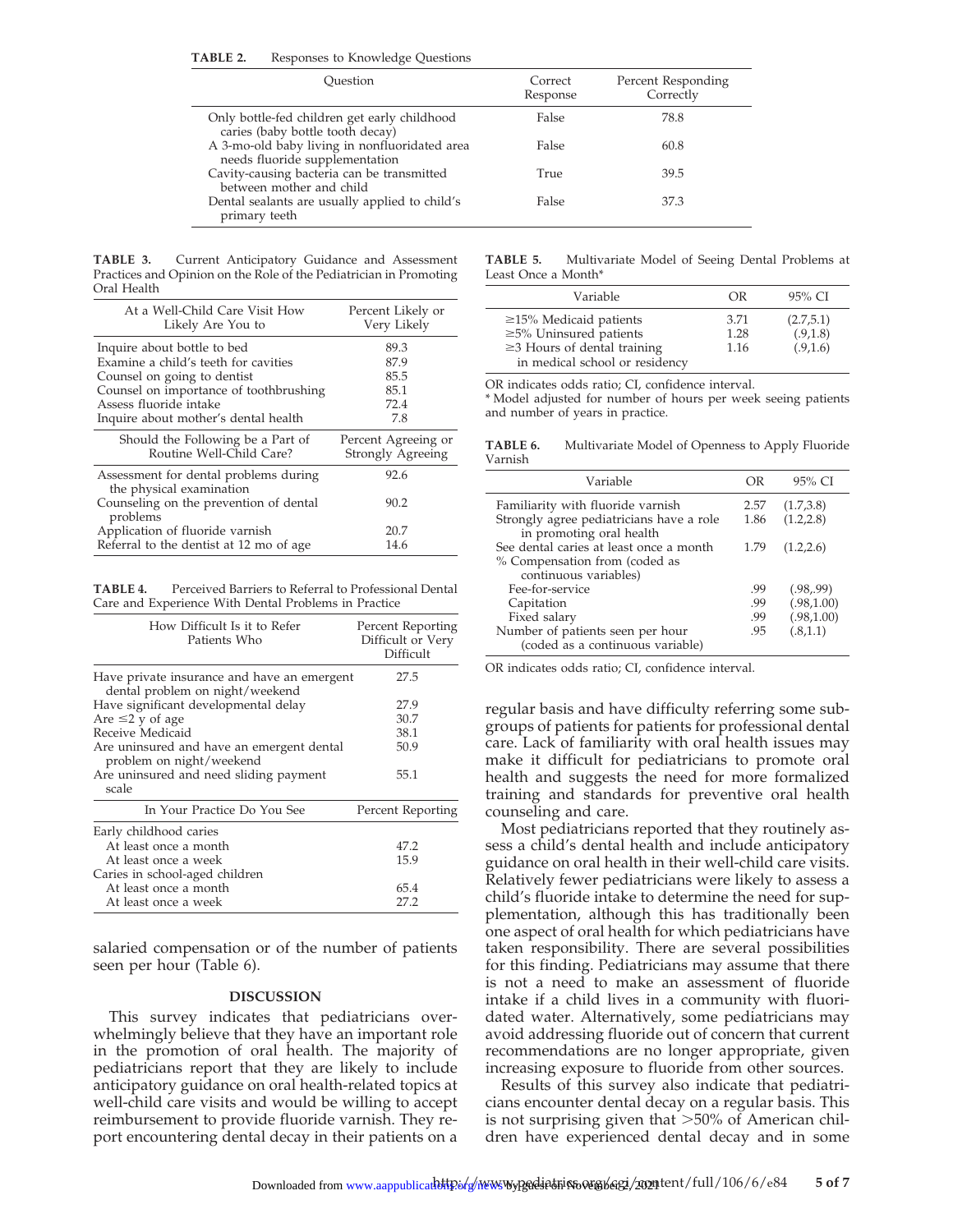groups, such as Mexican-Americans,  $>45\%$  of children 6 to 8 years of age have untreated dental caries.<sup>4</sup> As expected, pediatricians who care for more patients at risk for dental decay reported seeing caries on a more frequent basis. Given the frequency with which pediatricians encounter dental problems in pediatric practice, additional oral health-related training in pediatric residency should be considered.

Although the majority of pediatricians encounter dental problems on a regular basis and are involved in the prevention of dental problems, this survey identified some barriers that may limit pediatricians' effectiveness in the promotion of oral health in their practices. First, pediatricians' knowledge of and familiarity with basic oral health-related issues were limited, particularly on topics where new information has emerged in the last decade. Other studies have documented similar limitations in dental knowledge among pediatricians.<sup>14-16</sup> Few pediatricians were aware that caries are a transmissible infectious disease that the child can acquire from the mother, although this information has been disseminated in the dental literature for  $>10$  years.<sup>11,17-20</sup> Despite claiming familiarity with dental sealants, many respondents could not answer a basic question about how sealants are used. If pediatricians are to provide adequate counseling to their patients in the area of oral health, they need sufficient knowledge of current preventive practices in dentistry.

A second barrier to greater involvement in oral health by pediatricians is the perception that it is difficult to refer several subgroups of patients. Over one half of the respondents reported difficulty referring uninsured patients and more than one third reported difficulty referring Medicaid patients. Our findings are congruent with recent data that show that unmet dental care needs are the single most frequently reported health need.21 A recent survey of state Medicaid programs by the General Accounting Office found that, of 39 states providing information, 23 reported that fewer than half of the states' dentists saw any Medicaid patients in 1999.<sup>22</sup> Problems accessing dental care are compounded in rural areas, where the availability of dental providers is more limited. If pediatricians are to play a greater role in promoting oral health in their practices, confidence in their ability to refer patients to professional dental care must be ensured.

Although pediatricians believe that they have an important role in promoting oral health, they seem to be ambivalent about assuming greater involvement. Most were willing to consider reimbursement for application of fluoride varnish, yet few agreed that application of fluoride varnish should be a part of well-child care provided by the pediatrician. The most frequent response to the opinion question on application of fluoride varnish as part of well-child care fell into the neutral category suggesting the possibility that respondents were not familiar enough with fluoride varnish to make a decision about adding it to their practices. In fact, only 22% reported familiarity with fluoride varnish. Although information on the purpose of fluoride varnish, the ease and length of time required for its application, and the inexpensive cost of the supplies was provided in the text of the survey, this may not have been sufficient to allow participants to commit for or against fluoride varnish application. This may also be why a relatively large number of respondents left the question about reimbursement for fluoride varnish blank.

Providers who saw dental problems regularly in their practices were more likely to agree with application of fluoride varnish in pediatric practice. It may be that pediatricians who work with patients at high risk for dental disease and who encounter difficulty accessing professional dental care are motivated to play a more active role in preventing cavities. Those who were familiar with fluoride varnish were more likely to be willing to apply fluoride varnish in practice. This finding demonstrates the potential for wider acceptance with greater familiarity with fluoride varnish. Openness to fluoride varnish was unrelated to proportion of compensation from fixed salary or capitation or from the number of patients seen per hour. We had hypothesized that busier pediatricians and those paid on fixed salary or capitation would be less likely to consider application of fluoride varnish. It is promising that these potential barriers seem less important than anticipated.

Most pediatricians did not agree with the recommendation of the AAPD that children be referred to the dentist by 1 year of age. Several possibilities may explain this finding. Pediatricians may not be knowledgeable of the AAPD recommendation and even if they are aware, they may not agree because this represents a change from that which they are accustomed. Some pediatricians may question whether dental assessment and preventive education for very young children require a visit to the dentist because the AAP has identified pediatricians as capable of providing "basic dental care for children under the age of 3.<sup>"23</sup> Pediatricians may be aware that insurance will not routinely cover preventive dental care in their state for children at this age, because the recommended age for referral varies by state. Other comments written on the survey suggested concern as to whether dentists were willing to care for very young children. This concern may be justified, given that, in a survey of pediatric dentists, only 46.6% practiced the AAPD policy of performing the first oral evaluation at 12 months of age or younger.<sup>12</sup>

There are several limitations to this study. As with any survey, there is the potential for responder bias. Although the response rate of 62% is consistent with other surveys of physicians, it is possible that the nonrespondents had different experiences and opinions regarding oral health in pediatric practice. Second, in an effort to provide a more desirable response, respondents may have overestimated the frequency with which they participate in oral health preventive activities in their practices. In addition, some questions asked for providers' perceptions and their responses may not represent patients' actual experiences. Finally, this survey was kept as short as possible, but this limited the use of open-ended questions and the ability to probe participants' responses for greater detail.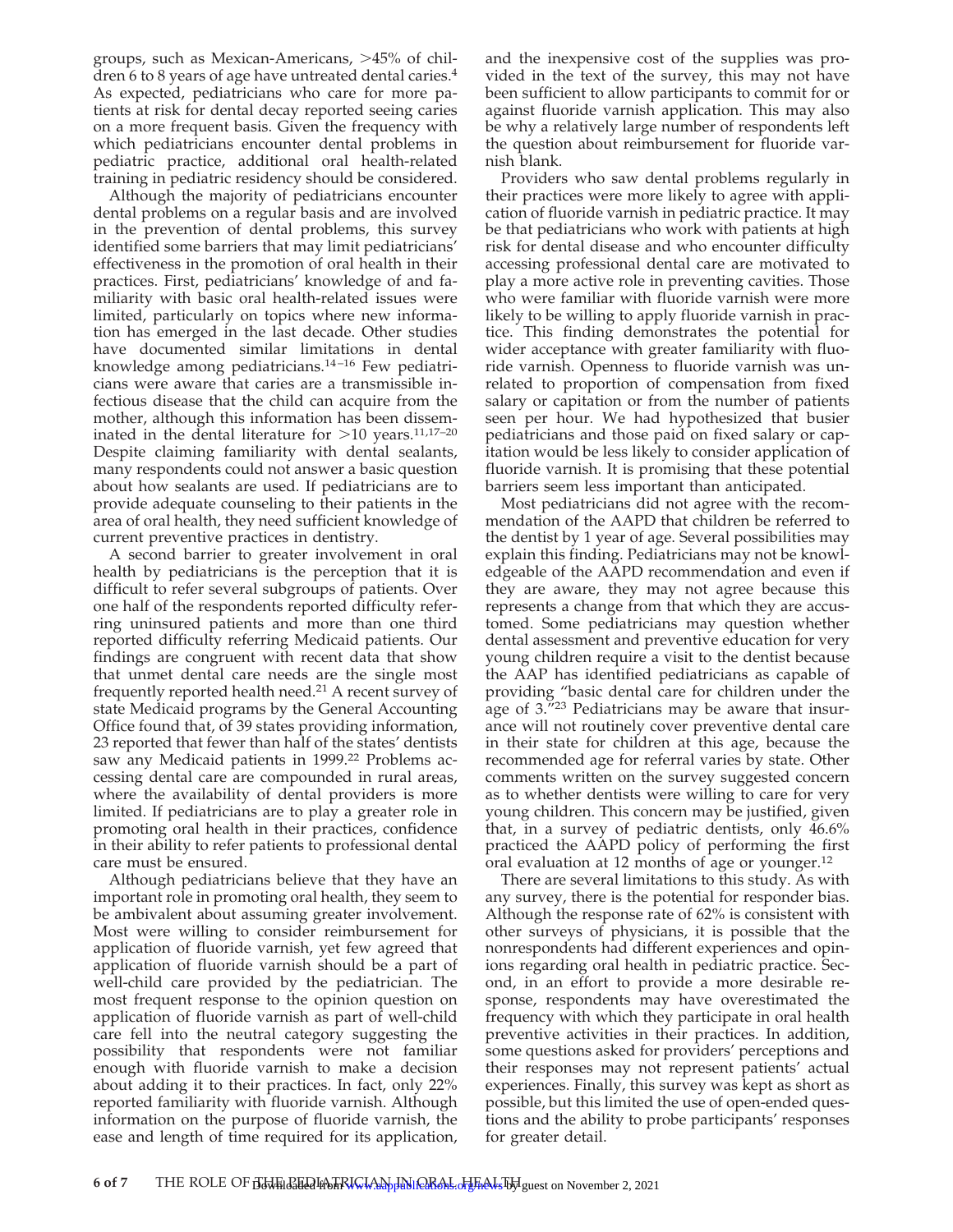### **CONCLUSION**

Access to dental care and unmet dental health needs are serious and underaddressed problems for poor and minority children in the United States. In promoting preventive oral health, pediatricians benefit all children and particularly the underserved. We know of 2 states, Washington and North Carolina, that have acknowledged, through the provision of reimbursement, that pediatricians have a unique opportunity at well-child care visits to provide caries prevention counseling and care to poor children.

Based on results of this survey, we believe it bodes well for expanding pediatrician involvement in oral health into other states. Specifically, we found that pediatricians overwhelmingly believe that they have an important role and are already involved in the providing anticipatory guidance on oral health issues. However, lack of up-to-date information and knowledge as well as the difficulty pediatricians perceive in referring some patients for professional dental care call into question the current level of effectiveness in promoting oral health of pediatricians. We offer several recommendations to begin the dialogue on expanding the role of pediatricians in preventive oral health:

- 1. Pediatricians will require adequate training in oral health in medical school, residency, and in continuing education courses. We recommend adding a module on oral health and dental care to the undergraduate medical school physical examination skills courses and an oral health rotation to pediatric residency curriculums. Having dental professionals provide such instruction would enhance acquisition of hands-on skills and could encourage future professional collaboration and cross-referrals.
- 2. Pediatricians will require current information and guidelines on preventive dental care. With the exception of *Bright Futures: Guidelines for Health Supervision of Infants, Children, and Adolescents*, 8 very little is available to guide pediatricians in the promotion of oral health in their practices. The AAP publication, *Guidelines for Health Supervision*, <sup>9</sup> provides cursory oral health advice limited to fluoride supplementation and dental referral. The scientific literature aimed at pediatricians is also limited. A recent Medline search of the 3 commonly read pediatric journals identified  $<$ 20 articles with a primary focus on oral health published in the last 10 years.
- 3. Pediatricians must be ensured that all of their patients, Medicaid and uninsured included, can receive timely preventive and restorative dental care. Pediatricians can expand their involvement in oral health prevention, but they can never replace the care that dental professionals provide. Further dialogue with our dental colleagues and joint advocacy efforts by the AAP and AAPD are needed to address the serious problem of disparities in access to dental care.
- 4. Pediatricians will require sufficient resources if they are to successfully assume greater involve-

ment in oral health-related activities. Time pressures and inadequate staffing will make it difficult for pediatricians to devote the attention to oral health that all children deserve.

### **ACKNOWLEDGMENTS**

Charlotte Lewis received funding from the Robert Wood Johnson Clinical Scholars Program to complete this study.

We thank Joann Elmore, Tom Koepsell, David Grembowski, Peter Milgrom, Wendy Mouradian, and the University of Washington Clinical Scholars for their advice and guidance; Michelle Perez for her assistance in conducting the survey; and Margaret Mitchell for her administrative support.

#### **REFERENCES**

- 1. Edelstein BL. Evidence-based dental care for children and the age 1 dental visit. *Pediatr Ann*. 1998;27:569–574
- 2. Press Release. Results of National Oral Health Survey. National Institute of Dental Research, National Institutes of Health, Department of Health and Human Services; March 11, 1996
- 3. Kelly M, Bruerd B. The prevalence of baby bottle tooth decay among two native American populations. *J Public Health Dent*. 1987;47:94–97
- 4. Vargas CM, Crall JJ, Schneider DA. Sociodemographic distribution of pediatric dental caries: NHANES III, 1988–1994. *J Am Dent Assoc*. 1998; 129:1229–1238
- 5. General Accounting Office. Oral health: dental disease is a chronic problem among low-income populations. Available at: http:// www.gao.gov. Accessed May 19, 2000
- 6. Office of Inspector General. *Children's Dental Services Under Medicaid*. Washington, DC: Department of Health and Human Services; 1996
- 7. Helfenstein U, Steiner M. Fluoride varnishes (Duraphat): a metaanalysis. *Commun Dent Oral Epidemiol*. 1994;22:1–5
- 8. Green M, ed. *Bright Futures: Guidelines for Health Supervision of Infants, Children, and Adolescents*. Arlington, VA: Maternal and Child Health Bureau, National Center for Education in Maternal and Child Health; 1994
- 9. American Academy of Pediatrics. *Guidelines for Health Supervision III*. Elk Grove, IL: American Academy of Pediatrics; 1997
- 10. Salant P, Dillman DA. *How to Conduct Your Own Survey*. New York, NY: John Wiley and Sons, Inc; 1994
- 11. Li Y, Caufield PW. The fidelity of initial acquisition of mutans streptococci by infants from their mothers. *J Dent Res*. 1995;74:681–685
- 12. American Academy of Pediatrics, Committee on Nutrition. Fluoride supplementation for children: interim policy recommendations. *Pediatrics*. 1995;95:777
- 13. Erickson PR, Thomas HF. A survey of the American Academy of Pediatric Dentistry membership: infant oral health care. *Pediatr Dent*. 1997;19:17–21
- 14. Koranyi K, Rasnake LK, Tarnowski KJ. Nursing bottle weaning and prevention of dental caries: a survey of pediatricians. *Pediatr Dent*. 1991;13:32–34
- 15. Sanchez OM, Childers NK, Fox L, Bradley E. Physicians' views on pediatric preventive dental care. *Pediatr Dent*. 1997;19:377–383
- 16. Gift HC, Milton B, Walsh V. Physicians and caries prevention: results of a physician survey on preventive dental services. *JAMA*. 1984;252: 1447–1448
- 17. Berkowitz RJ, Jones P. Mouth-to-mouth transmission of the bacterium *Streptococcus mutans* between mother and child. *Arch Oral Biol*. 1985;30: 377–379
- 18. Slavkin HC. First encounters: transmission of infectious oral diseases from mother to child. *J Am Dent Assoc*. 1997;128:773–778
- 19. Berkowitz R. Etiology of nursing caries: a microbiologic perspective. *J Public Health Dent*. 1996;56:51–54
- 20. Caufield PW, Cutter GR, Dasanayake AP. Initial acquisition of mutans streptococci by infants: evidence for a discrete window of infectivity. *J Dent Res*. 1993;72:37–45
- 21. Waldman HB. More children are unable to get dental care than any other single health service. *ASDC J Dent Child*. 1998;65:204–208
- 22. General Accounting Office. Factors contributing to the low use of dental services by low-income populations. September 2000. Available at: http:/www.gao.gov. Accessed: October 11, 2000
- 23. American Academy of Pediatrics. A guide to children's dental health. Available at: http://www.aap.org/family/dental.htm. Accessed: February 6, 2000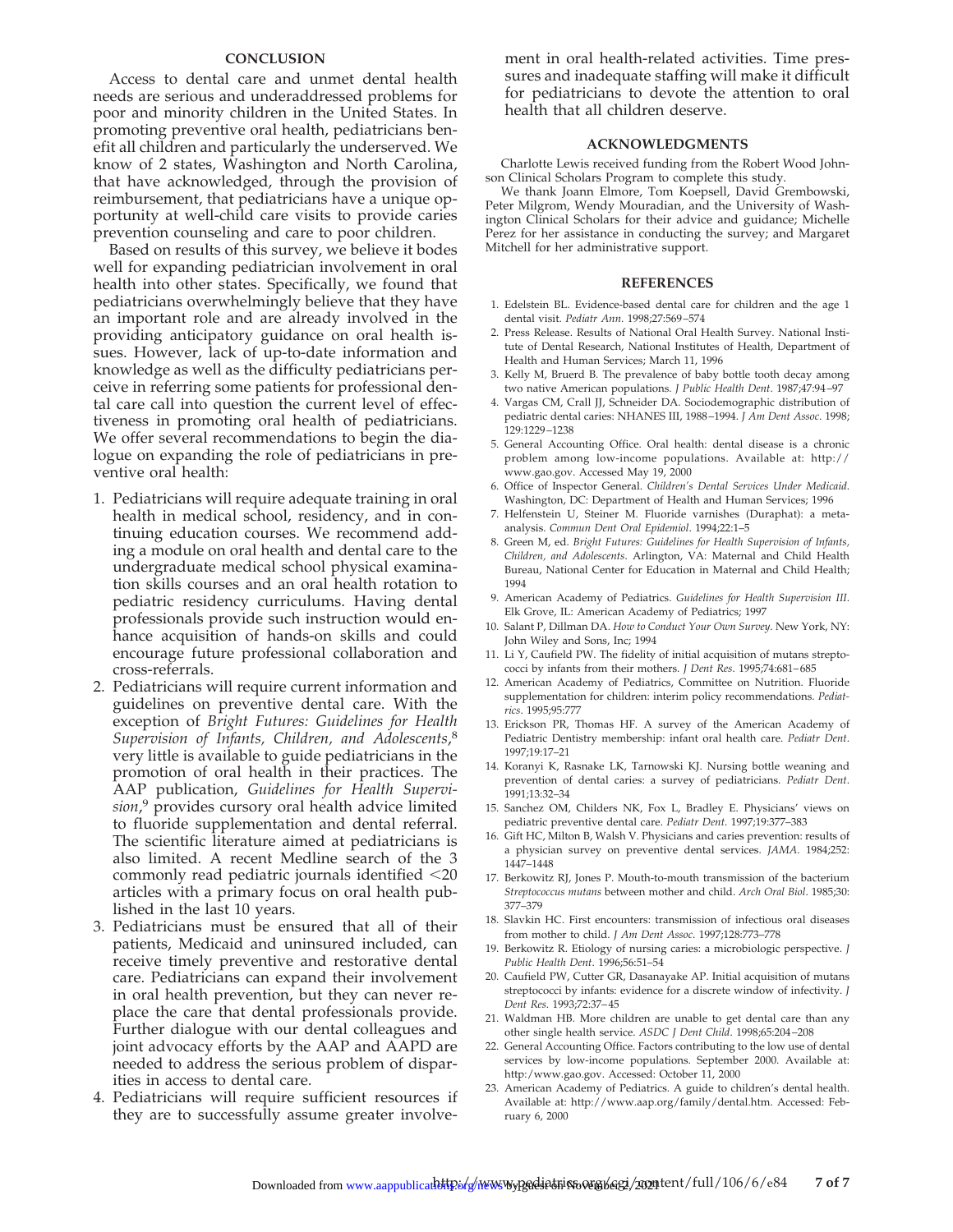## **The Role of the Pediatrician in the Oral Health of Children: A National Survey**

DOI: 10.1542/peds.106.6.e84 *Pediatrics* 2000;106;e84 Charlotte W. Lewis, David C. Grossman, Peter K. Domoto and Richard A. Deyo

| Updated Information $\&$<br><b>Services</b> | including high resolution figures, can be found at:<br>http://pediatrics.aappublications.org/content/106/6/e84                                                                                               |
|---------------------------------------------|--------------------------------------------------------------------------------------------------------------------------------------------------------------------------------------------------------------|
| <b>References</b>                           | This article cites 15 articles, 3 of which you can access for free at:<br>http://pediatrics.aappublications.org/content/106/6/e84#BIBL                                                                       |
| <b>Subspecialty Collections</b>             | This article, along with others on similar topics, appears in the<br>following collection(s):<br><b>Dentistry/Oral Health</b><br>http://www.aappublications.org/cgi/collection/dentistry:oral_health_s<br>ub |
| <b>Permissions &amp; Licensing</b>          | Information about reproducing this article in parts (figures, tables) or<br>in its entirety can be found online at:<br>http://www.aappublications.org/site/misc/Permissions.xhtml                            |
| <b>Reprints</b>                             | Information about ordering reprints can be found online:<br>http://www.aappublications.org/site/misc/reprints.xhtml                                                                                          |

**American Academy of Pediatrics** 



DEDICATED TO THE HEALTH OF ALL CHILDREN®